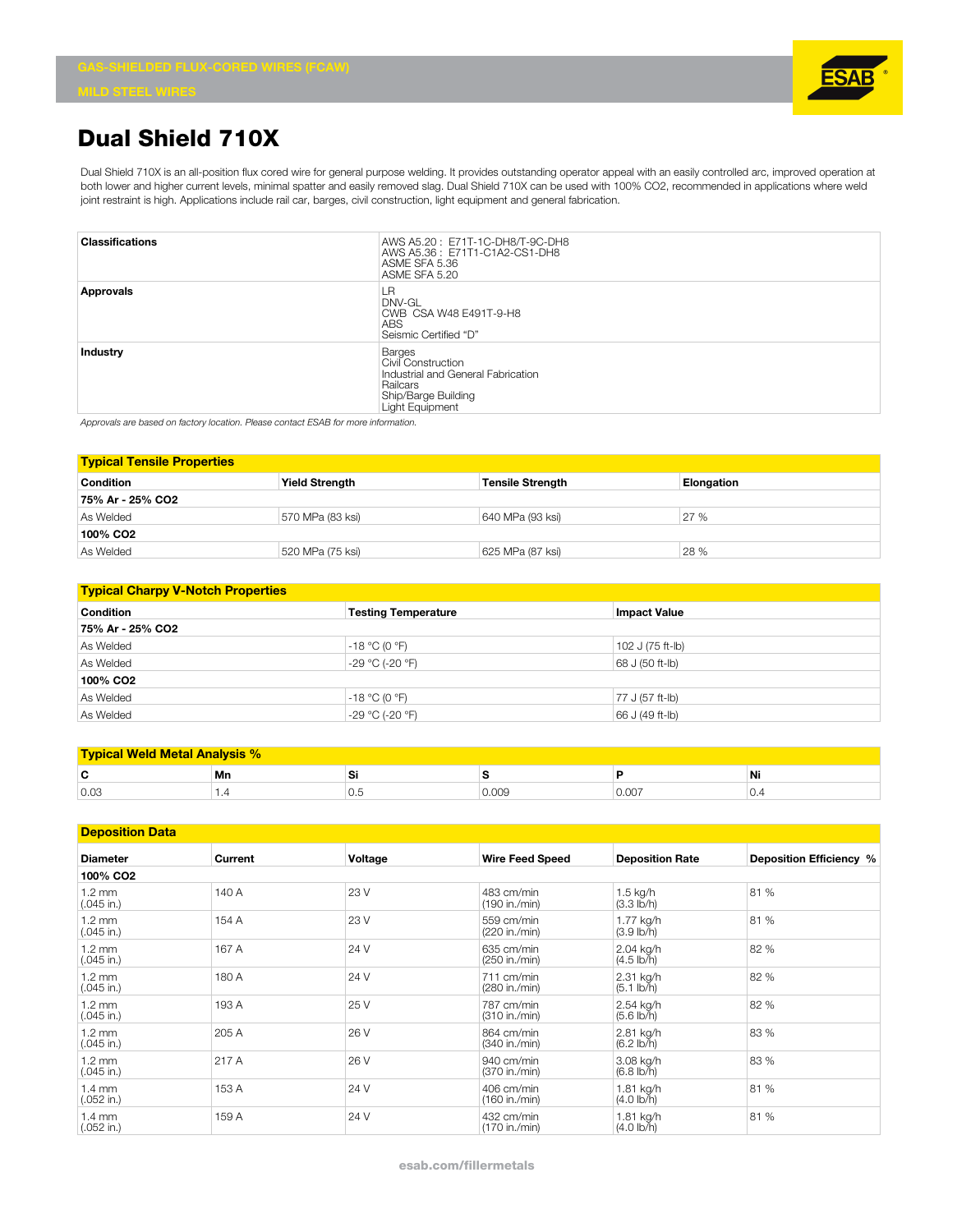

## **Dual Shield 710X**

| <b>Deposition Data</b>           |         |         |                             |                                    |                         |
|----------------------------------|---------|---------|-----------------------------|------------------------------------|-------------------------|
| <b>Diameter</b>                  | Current | Voltage | <b>Wire Feed Speed</b>      | <b>Deposition Rate</b>             | Deposition Efficiency % |
| $1.4 \text{ mm}$<br>$(.052$ in.) | 166 A   | 25 V    | 457 cm/min<br>(180 in./min) | 2.04 kg/h<br>$(4.5 \, lb/h)$       | 81%                     |
| $1.4 \text{ mm}$<br>$(.052$ in.) | 172 A   | 25 V    | 483 cm/min<br>(190 in./min) | 2.17 kg/h<br>$(4.8 \, lb/h)$       | 81 %                    |
| $1.4 \text{ mm}$<br>$(.052$ in.) | 178 A   | 25 V    | 508 cm/min<br>(200 in./min) | 2.27 kg/h<br>$(5.0 \, lb/h)$       | 81 %                    |
| $1.4 \text{ mm}$<br>$(.052$ in.) | 184 A   | 25 V    | 533 cm/min<br>(210 in./min) | 2.4 kg/h<br>$(5.3 \, \text{Ib/h})$ | 81 %                    |
| $1.4 \text{ mm}$<br>$(.052$ in.) | 190 A   | 26 V    | 559 cm/min<br>(220 in./min) | 2.5 kg/h<br>$(5.5 \, \text{Ib/h})$ | 81 %                    |
| $1.4 \text{ mm}$<br>$(.052$ in.) | 196 A   | 26 V    | 584 cm/min<br>(230 in./min) | 2.63 kg/h<br>$(5.8 \, lb/h)$       | 82 %                    |
| $1.4 \text{ mm}$<br>$(.052$ in.) | 201 A   | 26 V    | 610 cm/min<br>(240 in./min) | 2.72 kg/h<br>$(6.0 \, lb/h)$       | 82 %                    |
| $1.4 \text{ mm}$<br>$(.052$ in.) | 207 A   | 26 V    | 635 cm/min<br>(250 in./min) | 2.86 kg/h<br>$(6.3 \, lb/h)$       | 82 %                    |
| $1.6$ mm<br>$(1/16$ in.)         | 187 A   | 24 V    | 356 cm/min<br>(140 in./min) | 1.9 kg/h<br>$(4.2 \, \text{Ib/h})$ | 80 %                    |
| $1.6 \text{ mm}$<br>$(1/16$ in.) | 205 A   | 25 V    | 406 cm/min<br>(160 in./min) | 2.22 kg/h<br>(4.9 lb/h)            | 80 %                    |
| $1.6 \text{ mm}$<br>$(1/16$ in.) | 223 A   | 25 V    | 457 cm/min<br>(180 in./min) | 2.54 kg/h<br>$(5.6 \, lb/h)$       | 80 %                    |
| $1.6 \text{ mm}$<br>$(1/16$ in.) | 240 A   | 25 V    | 508 cm/min<br>(200 in./min) | 2.86 kg/h<br>$(6.3 \, lb/h)$       | 80 %                    |
| $1.6$ mm<br>$(1/16$ in.)         | 257 A   | 26 V    | 559 cm/min<br>(220 in./min) | 3.2 kg/h<br>$(7.0 I\bar{b}/h)$     | 81%                     |
| $1.6 \text{ mm}$<br>$(1/16$ in.) | 273 A   | 26 V    | 610 cm/min<br>(240 in./min) | 3.5 kg/h<br>$(7.7 \text{ lb/h})$   | 81 %                    |
| $1.6 \text{ mm}$<br>$(1/16$ in.) | 289 A   | 26 V    | $(260$ ipm in./min)         | 3.8 kg/h<br>$(8.4 \, \text{Ib/h})$ | 81 %                    |

## **Recommended Welding Parameters**

| <b>Wire Diameter</b>             | <b>Condition</b> | <b>Condition</b> | Condition                          | Condition                             |  |
|----------------------------------|------------------|------------------|------------------------------------|---------------------------------------|--|
| 100% CO <sub>2</sub>             |                  |                  |                                    |                                       |  |
| $1.6 \text{ mm}$<br>$(1/16$ in.) | 290-415 A        | 28-32 V          | 25.4-31.75 mm<br>$(1 - 1.25$ in.)  | 1016-1270 cm/min<br>(400-500 in./min) |  |
| $1.6 \text{ mm}$<br>$(1/16$ in.) | 245-345 A        | 27-30 V          | 19-25.4 mm<br>$(3/4 - 1)$ in.)     | 673-1016 cm/min<br>(265-400 in./min)  |  |
| $1.6 \text{ mm}$<br>$(1/16$ in.) | 165-270 A        | 25-28 V          | 15.8-19 mm<br>$(5/8-3/4$ in.)      | 343-673 cm/min<br>(135-265 in./min)   |  |
| $1.4 \text{ mm}$<br>$(.052$ in.) | 250-350 A        | 29-31 V          | 19-25.4 mm<br>$(3/4 - 1)$ in.)     | 1016-1524 cm/min<br>(400-600 in./min) |  |
| $1.4 \text{ mm}$<br>$(.052$ in.) | 215-290 A        | 25-29 V          | 15.8-19 mm<br>$(5/8-3/4$ in.)      | 711-1016 cm/min<br>(280-400 in./min)  |  |
| $1.4 \text{ mm}$<br>$(.052$ in.) | 125-235 A        | 23-26 V          | 12.7-15.8 mm<br>$(1/2 - 5/8)$ in.) | 330-711 cm/min<br>(130-280 in./min)   |  |
| $1.2 \text{ mm}$<br>$(.045$ in.) | 180-265 A        | 26-30 V          | 19-25.4 mm<br>$(3/4 - 1)$ in.)     | 889-1397 cm/min<br>(350-550 in./min)  |  |
| $1.2 \text{ mm}$<br>$(.045$ in.) | 175-230 A        | 25-27 V          | 12.7-19 mm<br>$(1/2 - 3/4)$ in.)   | 737-889 cm/min<br>(290-350 in./min)   |  |
| $1.2 \text{ mm}$<br>$(.045$ in.) | 135-205 A        | 23-26 V          | 9.5-12.7 mm<br>$(3/8-1/2$ in.)     | 432-737 cm/min<br>(170-290 in./min)   |  |
| 75% Ar - 25% CO2                 |                  |                  |                                    |                                       |  |
| $1.6 \text{ mm}$<br>$(1/16$ in.) | 285-400 A        | 28-32 V          | 25.4-31.75 mm<br>$(1 - 1.25)$ in.) | 813-1168 cm/min<br>(320-460 in./min)  |  |
| $1.6 \text{ mm}$<br>$(1/16$ in.) | 250-340 A        | 27-30 V          | 19-25.4 mm<br>$(3/4 - 1)$ in.)     | 610-813 cm/min<br>(240-320 in./min)   |  |
| $1.6 \text{ mm}$<br>$(1/16$ in.) | 185-285 A        | 24-28 V          | 15.8-19 mm<br>$(5/8-3/4$ in.)      | 356-610 cm/min<br>(140-240 in./min)   |  |
| $1.4 \text{ mm}$<br>$(.052$ in.) | 245-355 A        | 245-355 V        | 19-25.4 mm<br>$(3/4 - 1)$ in.)     | 940-1372 cm/min<br>(370-540 in./min)  |  |
| $1.4 \text{ mm}$<br>$(.052$ in.) | 225-295 A        | 27-30 V          | 15.8-19 mm<br>$(5/8-3/4$ in.)      | 686-940 cm/min<br>(270-370 in./min)   |  |